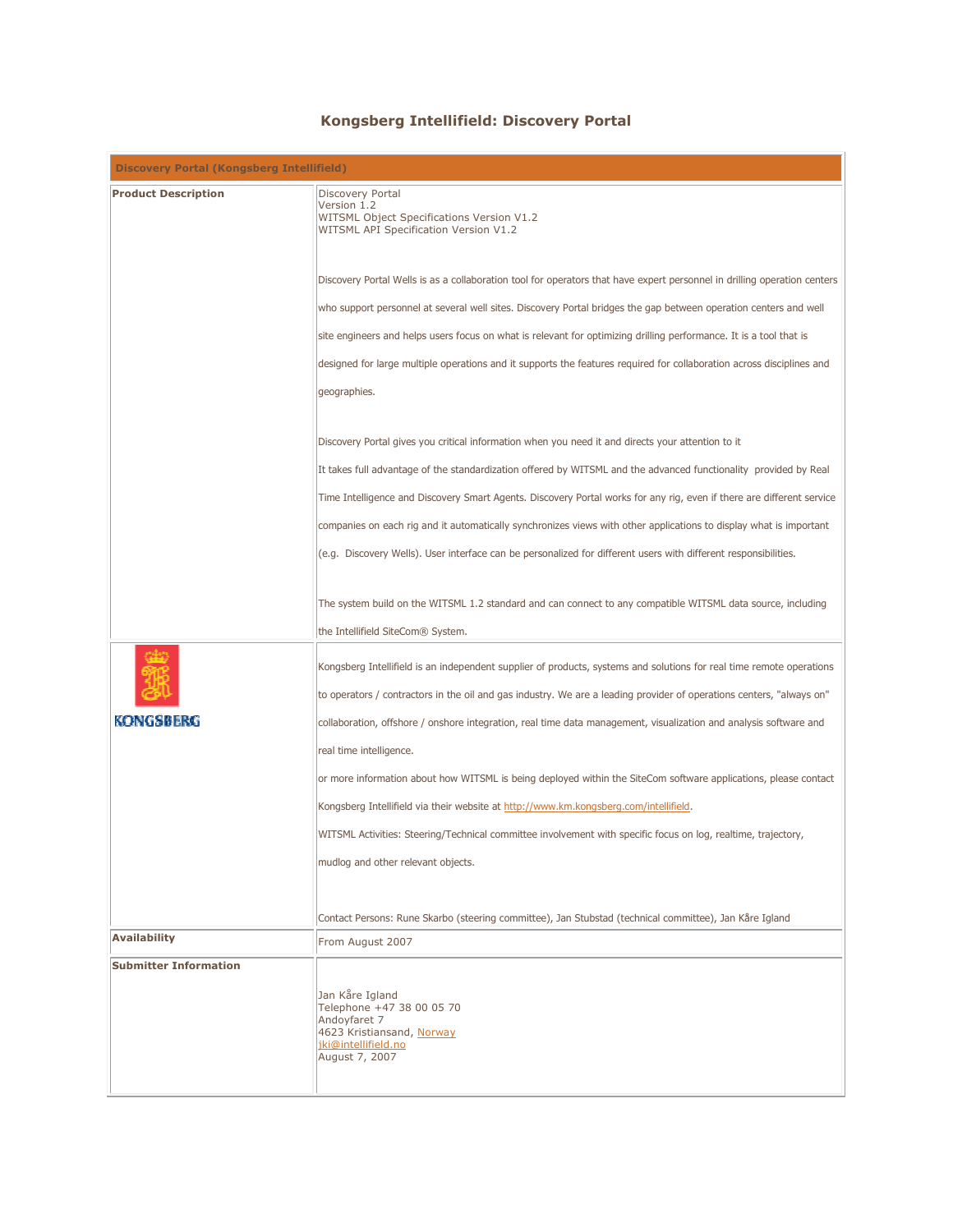| <b>WITSML Function Coverage</b> |                                                                                                                                                                                                                                                                                                                                                                                                                                                                                                                                                                                                                                                                                                                                                                                                                                                                                                                                                                                                                                                                                                                                                                                                                                                                                                                                                                                                                                                                                                                                                                                                                          |
|---------------------------------|--------------------------------------------------------------------------------------------------------------------------------------------------------------------------------------------------------------------------------------------------------------------------------------------------------------------------------------------------------------------------------------------------------------------------------------------------------------------------------------------------------------------------------------------------------------------------------------------------------------------------------------------------------------------------------------------------------------------------------------------------------------------------------------------------------------------------------------------------------------------------------------------------------------------------------------------------------------------------------------------------------------------------------------------------------------------------------------------------------------------------------------------------------------------------------------------------------------------------------------------------------------------------------------------------------------------------------------------------------------------------------------------------------------------------------------------------------------------------------------------------------------------------------------------------------------------------------------------------------------------------|
|                                 | Check all that apply. Explain limitations and/or special circumstances in the Comments area.                                                                                                                                                                                                                                                                                                                                                                                                                                                                                                                                                                                                                                                                                                                                                                                                                                                                                                                                                                                                                                                                                                                                                                                                                                                                                                                                                                                                                                                                                                                             |
|                                 | Notes:                                                                                                                                                                                                                                                                                                                                                                                                                                                                                                                                                                                                                                                                                                                                                                                                                                                                                                                                                                                                                                                                                                                                                                                                                                                                                                                                                                                                                                                                                                                                                                                                                   |
|                                 | Functional coverage is organized according to five kinds of product functionality with respect to the WITSML<br>Standards: two kinds of client functions and three kinds of server functions.                                                                                                                                                                                                                                                                                                                                                                                                                                                                                                                                                                                                                                                                                                                                                                                                                                                                                                                                                                                                                                                                                                                                                                                                                                                                                                                                                                                                                            |
|                                 |                                                                                                                                                                                                                                                                                                                                                                                                                                                                                                                                                                                                                                                                                                                                                                                                                                                                                                                                                                                                                                                                                                                                                                                                                                                                                                                                                                                                                                                                                                                                                                                                                          |
|                                 | $\bullet$<br>A product may exhibit multiple kinds of functionality.<br>The terms client and server are used here exclusively with respect to the WITSML Server<br>API interfaces. Clients issue requests to servers. Servers receive and respond to requests<br>from clients.<br>$\bullet$<br>Behaviors for products that do not use the WITSML Server API are classified in an<br>analogous manner.                                                                                                                                                                                                                                                                                                                                                                                                                                                                                                                                                                                                                                                                                                                                                                                                                                                                                                                                                                                                                                                                                                                                                                                                                     |
|                                 | The five product classifications of WITSML functional coverage are:                                                                                                                                                                                                                                                                                                                                                                                                                                                                                                                                                                                                                                                                                                                                                                                                                                                                                                                                                                                                                                                                                                                                                                                                                                                                                                                                                                                                                                                                                                                                                      |
|                                 | $\bullet$<br>Client Products --<br>1. WITSML Producer Client -- a product that generates or otherwise obtains data that is<br>formulated as WITSML object instances and sent to a WITSML Server to be incorporated in<br>that server's data population. Examples of such products include products that pick up<br>real-time data from sensor devices, format it, and send it to a server; and products that<br>extract data from data stores, format it, and send it to a server.<br>2. WITSML Consumer Client -- a product that issues requests for data as queries of<br>subscriptions to a WITSML Server and then receives data as query responses or<br>subscription publications. Examples of such products include products that acquire data<br>from a server, possibly reformat it, and delivery it to an application program or viewer<br>utility.<br>1&2. Products the exhibit combined Producer and Consume Client functions may be                                                                                                                                                                                                                                                                                                                                                                                                                                                                                                                                                                                                                                                                          |
|                                 | application programs that operate directly on a WITSML Server, such as a mudlogging<br>application or a pore pressure analysis application.<br>$\bullet$<br>Server Products --<br>3. WITSML Receiving Server -- a product that performs WITSML Server functions in<br>general and, in particular, acquires data from external sources. Data acquisition may be<br>through WITSML API interfaces or other mechanisms.<br>4. WITSML Delivering Server -- a product that performs WITSML Server functions in<br>general and, in particular, delivers data to external destinations. Data delivery may be<br>through WITSML API interfaces or other mechanisms.<br>5. WITSML Managing Server -- a product that performs WITSML Server functions in<br>general and, in particular, supports requests from authorized client applications to<br>augment (extend), modify, or delete (part or all) WITSML object instances.<br>3&4. The general understanding and expectation is that a product characterized as a<br>WITSML Server supports both Receiving and Delivering Server functionality.<br>3&4&5. The addition of Managing Server functionality allows a WITSML Server product<br>to do more than store and forward data, such as supporting data quality management<br>client applications that help ensure the integrity and quality of data content in a Server<br>data population.<br>General Functions --<br>6. Virtually all products associated with the WITSML Standards will issue and/or process<br><b>WITSML Server General Functions</b> to determine the capabilities and version of a server<br>product. |
| 1. WITSML Producer Client       | A product that (generates and) sends WITSML object instances to a destination process:<br>1a [X ] Sends to a WITSML Server using AddToStore interface<br>1b [ ] Otherwise                                                                                                                                                                                                                                                                                                                                                                                                                                                                                                                                                                                                                                                                                                                                                                                                                                                                                                                                                                                                                                                                                                                                                                                                                                                                                                                                                                                                                                                |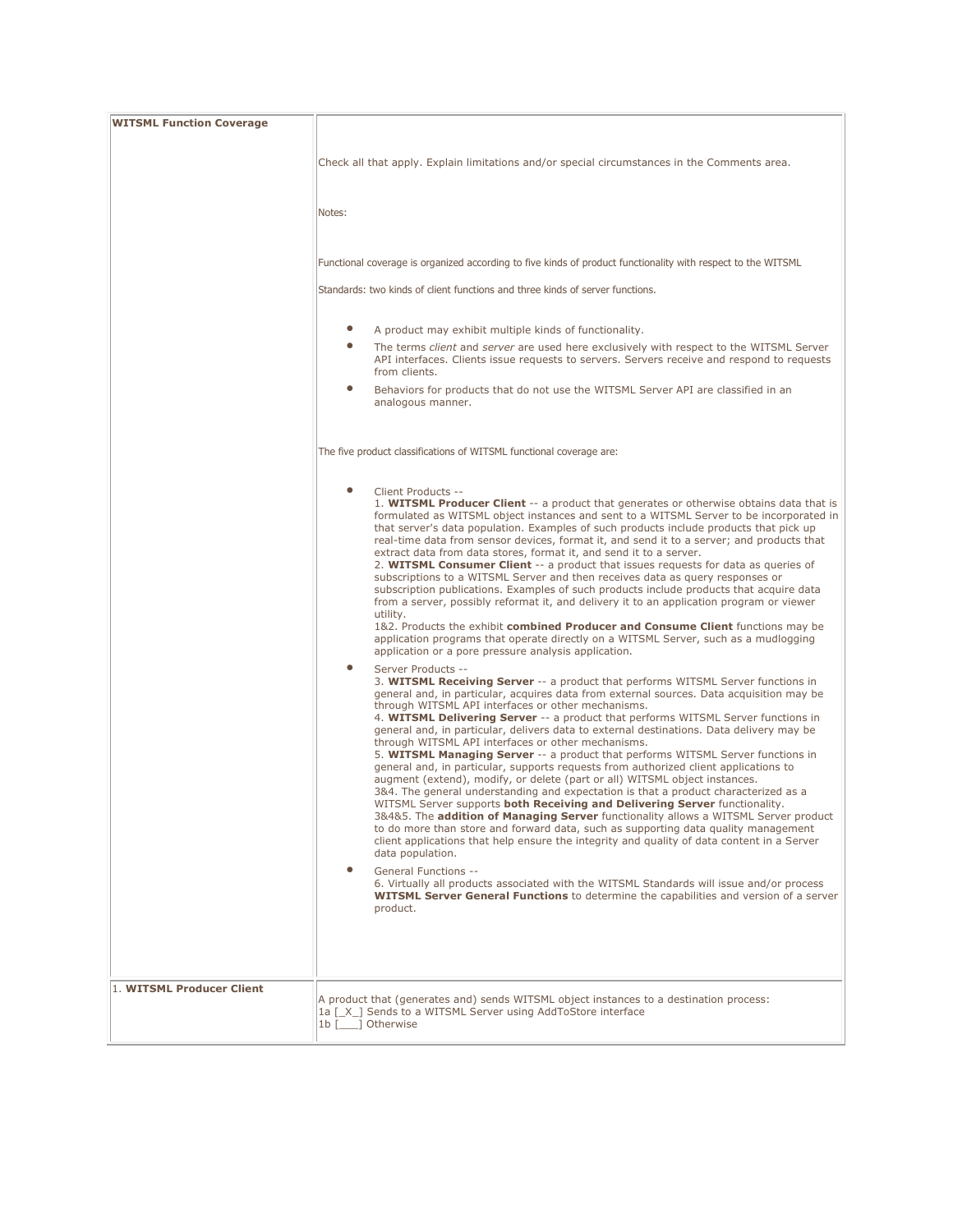| 2. WITSML Consumer Client     | A product that requests and receives WITSML data from a source process:<br>2a [ X ] Queries a WITSML Server using GetFromStore interface<br>2b [10, 3 Subscribes to a WITSML Server using Publish interface<br>2c [ ] Otherwise                                                                                                                                                                                                        |
|-------------------------------|----------------------------------------------------------------------------------------------------------------------------------------------------------------------------------------------------------------------------------------------------------------------------------------------------------------------------------------------------------------------------------------------------------------------------------------|
| 3. WITSML Receiving Server    | A product that performs the WITSML Server interfaces and receives data from source processes:<br>3a [10,1] Receives WITSML object instances via AddToStore interface<br>3b [10] Otherwise receives WITSML object instances<br>3c [ ] Receives non-WITSML form data treated as if it were WITSML<br>object instances or a virtual equivalent                                                                                            |
| 4. WITSML Delivering Server   | A product that performs the WITSML Server interfaces and delivers data to destination processes:<br>4a [100] Delivers WITSML data in response to queries via GetFromStore<br>interface<br>4b [1000] Publishes WITSML data in response to subscriptions via the Publish interface<br>4c [___] Otherwise delivers WITSML data<br>] Delivers non-WITSML form data derived from WITSML object<br>4d [<br>instances or a virtual equivalent |
| 5. WITSML Managing Server     | A product that performs the WITSML Server interfaces and manages (augments, changes, deletes<br>portions, or deletes entirely) WITSML object instances or a virtual equivalent:<br>5a [10,1] Processes modification requests via AddToStore,<br>UpdateInStore, DeleteFromStore interfaces<br>5b [100] Otherwise processes modification requests                                                                                        |
| 6. WITSML General Functions   | A product that issues general WITSML Server interface requests to a WITSML Server:<br>6a [10, 1 Issues GetVersion and/or GetCapabilities<br>A product that performs the general WITSML Server interfaces:<br>6b [X_] Processes GetVersion and/or GetCapabilities                                                                                                                                                                       |
|                               |                                                                                                                                                                                                                                                                                                                                                                                                                                        |
| <b>WITSML Object Coverage</b> | Mark D for Deliver and R for Receive, as applicable. If all functions do not apply, note either<br>functions supported or functions not-supported, e.g. supported by 1a. Explain other limitations or<br>special cases in the Comments area.                                                                                                                                                                                           |
|                               | [_R_] Realtime                                                                                                                                                                                                                                                                                                                                                                                                                         |
|                               | $\lceil R_$ Well                                                                                                                                                                                                                                                                                                                                                                                                                       |
|                               | [_R_] Wellbore                                                                                                                                                                                                                                                                                                                                                                                                                         |
|                               | [_R_] Log & WellLog                                                                                                                                                                                                                                                                                                                                                                                                                    |
|                               | 1 Trajectory & Traj. Stn.                                                                                                                                                                                                                                                                                                                                                                                                              |
|                               | [_DR_] Message                                                                                                                                                                                                                                                                                                                                                                                                                         |
|                               | 1 Mud Log                                                                                                                                                                                                                                                                                                                                                                                                                              |
|                               | $[LR_]$ Rig                                                                                                                                                                                                                                                                                                                                                                                                                            |
|                               | _] Survey Program                                                                                                                                                                                                                                                                                                                                                                                                                      |
|                               | _] Target                                                                                                                                                                                                                                                                                                                                                                                                                              |
|                               | ] Fluids Report                                                                                                                                                                                                                                                                                                                                                                                                                        |
|                               | ] Operations Report                                                                                                                                                                                                                                                                                                                                                                                                                    |
|                               | $\Box$ ] Risk                                                                                                                                                                                                                                                                                                                                                                                                                          |